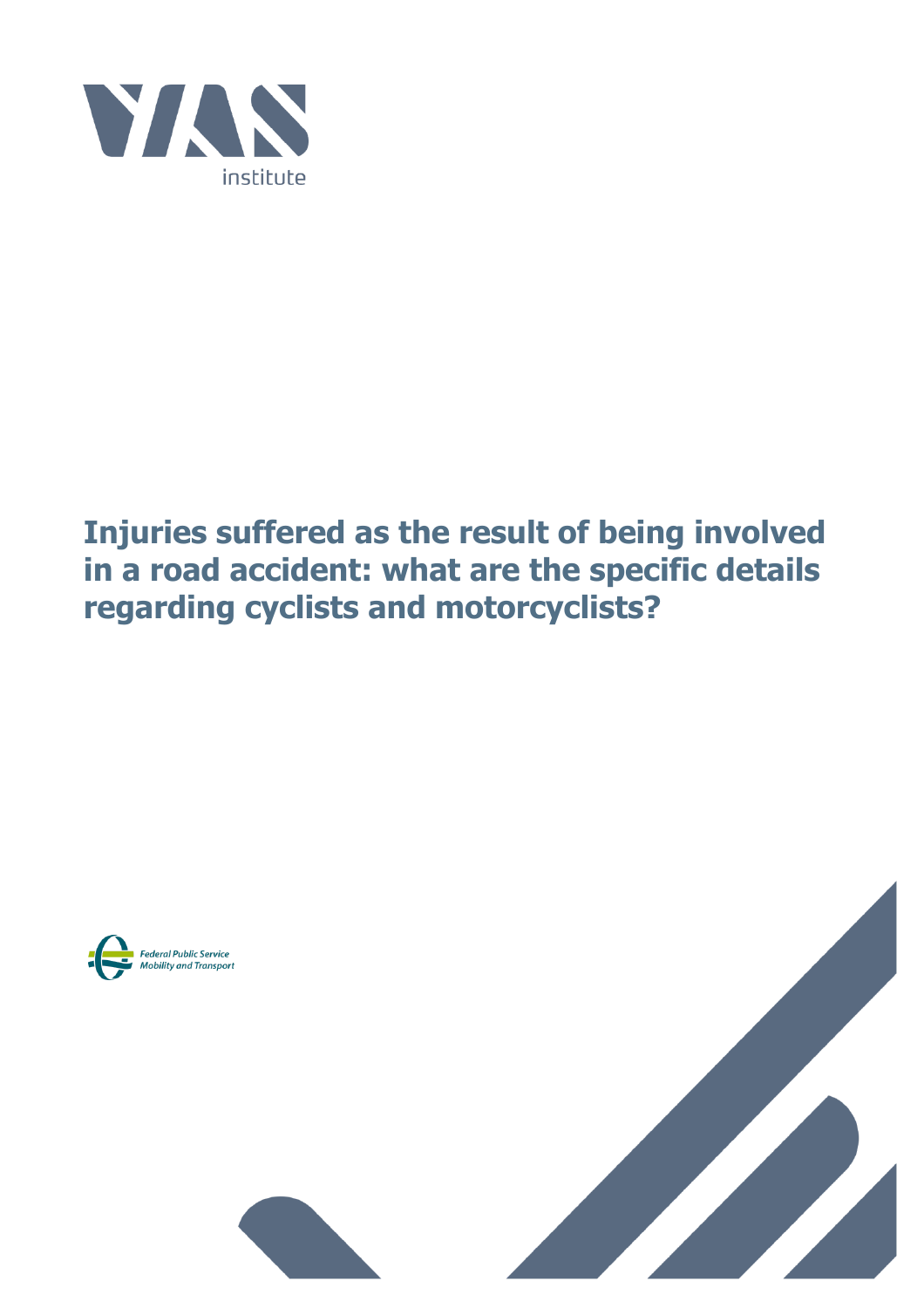## **Injuries suffered as the result of being involved in a road accident: what are the specific details regarding cyclists and motorcyclists?**

Research report N° 2017-R-08-SEN

D/2017/0779/52

Author: Emmanuelle Dupont & Jean-Christophe Meunier Responsible publisher: Karin Genoe Publisher: Vias institute – Knowledge Centre Road Safety Date of publication: 21/11/2017

Complete report available in Dutch and French:

Dupont, E. & Meunier, J.-C. (2017) Wat is specifiek voor fietsers en motorfietsers bij de verwondingen opgelopen bij een verkeersongeval? Brussel, België: Vias Institute – Knowledge Centre.

Dupont, E. & Meunier J.-C. (2017) Lésions subies suite à l'implication dans un accident de la circulation: Quelles sont les spécificités des cyclistes et des motards ? Bruxelles, Belgique : Vias Institute – Knowledge **Centre** 

This research was made possible by the financial support of the Federal Public Service Mobility and Transport.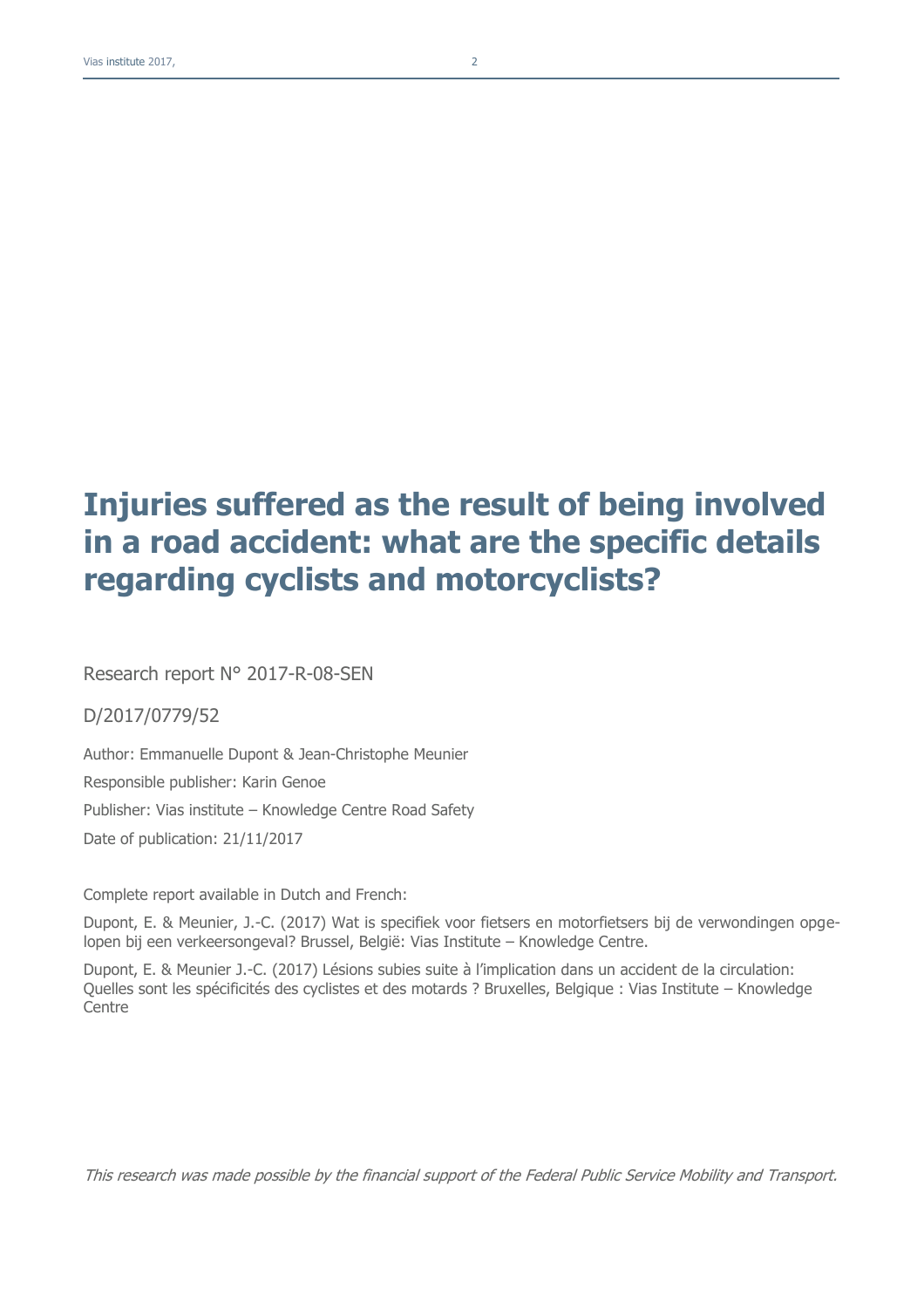$\overline{a}$ 

## **Summary**

In Belgium the proportion of two-wheel transport – bicycles and motorcycles – on our roads is still relatively small, although the use of pushbikes has increased in recent years. Despite the fact that two wheels represent a method of transport that is only 'minor' compared with cars, the particularly high risk run by cyclists and motorcyclists has been highlighted clearly in the literature.

The aim of this report is both to try and give substance to the heightened risk run by bicycles and motorcycles on our roads, as well as to shine a light on the situation in Belgium with regard to the consequences of the accidents suffered by these road-users (i.e. by cyclists and motorcyclists). To achieve this aim, this report provides a detailed analysis of the nature and severity of the injuries suffered by cyclists and motorcyclists as the result of traffic accidents. The data used in the report relates to hospital admissions resulting from a patient's involvement in a road accident, as recorded by all Belgian hospitals between 2009 and 2011. In order to obtain a good overall view of all of the injuries (even minor ones) that may be suffered as the result of an accident involving a bicycle or motorcycle, both the data from day-patient hospital admissions (in other words admissions not requiring the patient to spend a night in hospital) and the information from so-called "classic" hospital admissions were analysed.

In line with the data from the existing literature, one of the first observations of this report is that the very high proportion of 'two-wheeler' users admitted to hospital contrasts sharply with the relatively low proportion of these users in road traffic as a whole. In fact, by way of example, cyclists and motorcyclists only represent 25.6% and 11.3% respectively of all users admitted to hospital in the classic manner (for at least one night) between 2009 and 2011 and 'supposedly<sup>1</sup> as the result of a road accident.

Beyond the issue of frequency, the analyses conducted in the report also made it possible to investigate the seriousness of the injuries suffered by bike and motorcycle riders, as well as the predominant types and locations of the injuries, based on certain socio-demographic data (e.g. the age and gender of the victims).

Where the severity of injuries is concerned, the data differs according to the type of hospital admission analysed. With regard to day-patient hospital admissions (where there is no overnight stay), cyclists and motorcyclists suffer more serious injuries than other road-users. Among other factors, these figures stand out for the higher proportion of moderate-to-severe injuries incurred (i.e. 60% of MAIS2+ injuries, compared with under 40% for pedestrians and the occupants of motorised vehicles). For classic hospital admissions, the reverse tendency is seen for bicycles, whereas motorcycles represent a higher level of severity similar to other road-users (i.e. pedestrians and the occupants of motorised vehicles). The rise in injury data with age suggests that older cyclists tend to suffer far more serious consequences from accidents, whereas there is no obvious relationship between age and the severity of injuries for motorcyclists. Taken overall – and to a greater extent for younger road-users – the consequences of more severe injuries for motorcyclists are greater than for cyclists. Overall, women tend to present with less serious injuries than men. However, this observation is not limited to bicycle and motorcycle riders, but applies to all users without any distinction.

With regard to the location of injuries, the areas of the body affected most frequently for cyclists are injuries to the upper limbs (28% to 59%, depending of the type of hospital admission), head injuries (23-35%) and injuries to the lower limbs (14-19%). For forms of motorised two-wheel transport, the main injuries are to the lower limbs (33-53%) and upper limbs (28-30%), as well as, to a lesser extent – although still substantial – injuries to the head (8-19%) and thorax (6-15%). As age increases, certain types of injury are seen less frequently (e.g. head trauma), whereas other types become more frequent (injuries to the lower limbs for cyclists and injuries to the torso for motorised forms of two-wheel transport). Gender does not have an effect on the location of injuries. This can be seen both for cyclists and motorcyclists.

In terms of the type of injury, there is a fairly similar pattern for both cyclists and motorcyclists. Fractures represent the highest proportion of the injuries observed, with almost half of all admissions (for both day-case admissions and for classic hospital admissions, as well as for both cyclists and motorcyclists). For day-patient

<sup>&</sup>lt;sup>1</sup> In this instance we use the term 'supposedly' because, in particular for pedestrians, there is the question of whether a hospital admission is the result of a road accident or some other type of accident (e.g. domestic). This is because there is a lack of clear and unambiguous indicators from the admission registration records. This point, which will be discussed in greater detail in this report, also suggests that the figures we present here are significantly understated, because a substantial proportion of pedestrians should not be counted in the total number of road-users. Indeed, if we exclude the pedestrians whose involvement in a road accident is not certain (based on the data available from hospital admission records), cyclists represent 39.0% of admissions, with motorised forms of two-wheel transport at 17.9%.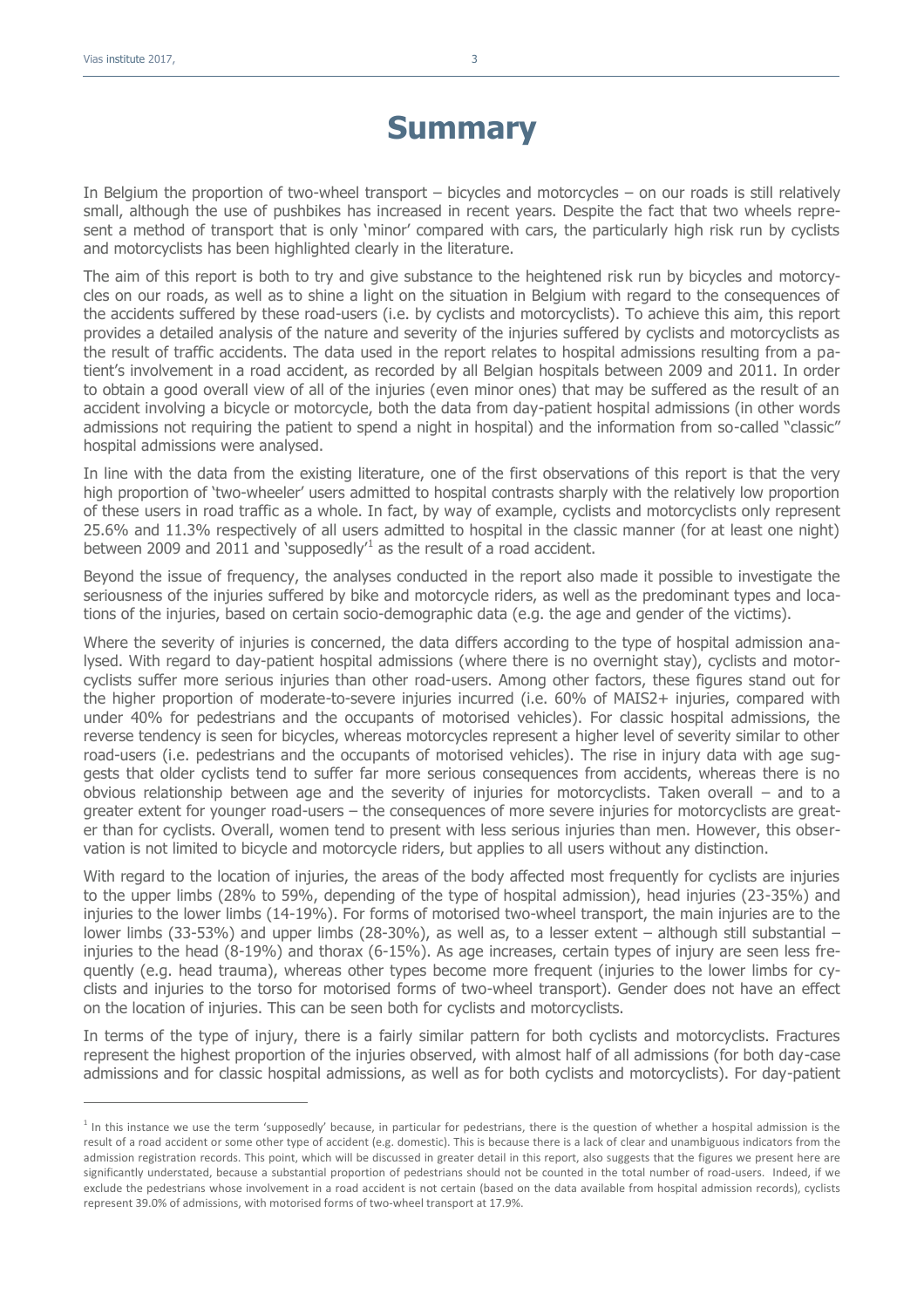admissions the types of injuries encountered most frequently, after fractures, are dislocations, open wounds and contusions/superficial injuries (between 7 and 19%). For classic hospital admissions, the main cause is internal injuries (approximately 25%).

This report has also been able to clarify for cyclists the various impacts that accidents have, depending on whether a motorised vehicle was involved or not. The report shows that the involvement of a motor vehicle has a major impact on the effects of an accident, as well as on the various severity indicators (e.g. mortality rate, seriousness of injuries, length of hospital stay and number of injuries). There is also an obvious impact on the location of injuries. So, when a motor vehicle is involved, there are proportionately fewer injuries to the upper limbs, but almost double the level of serious head injurious.

Finally and based on the results observed, this report presents a series of recommendations specifically for cyclists and motorcyclists. As far as cyclists are concerned, any recommendations relate mainly to improving roadways in order to achieve better "cycleability" (i.e. to have a cycleway network that is clear, consistent and 'protected' from motor vehicles), as well as more encouragement to wear a helmet - particularly among young people, but also for older cyclists. As for motorcycles, it would be a good idea, among other things, to encourage measures that improve their visibility and ideas for making it easier for other road-users to see them.